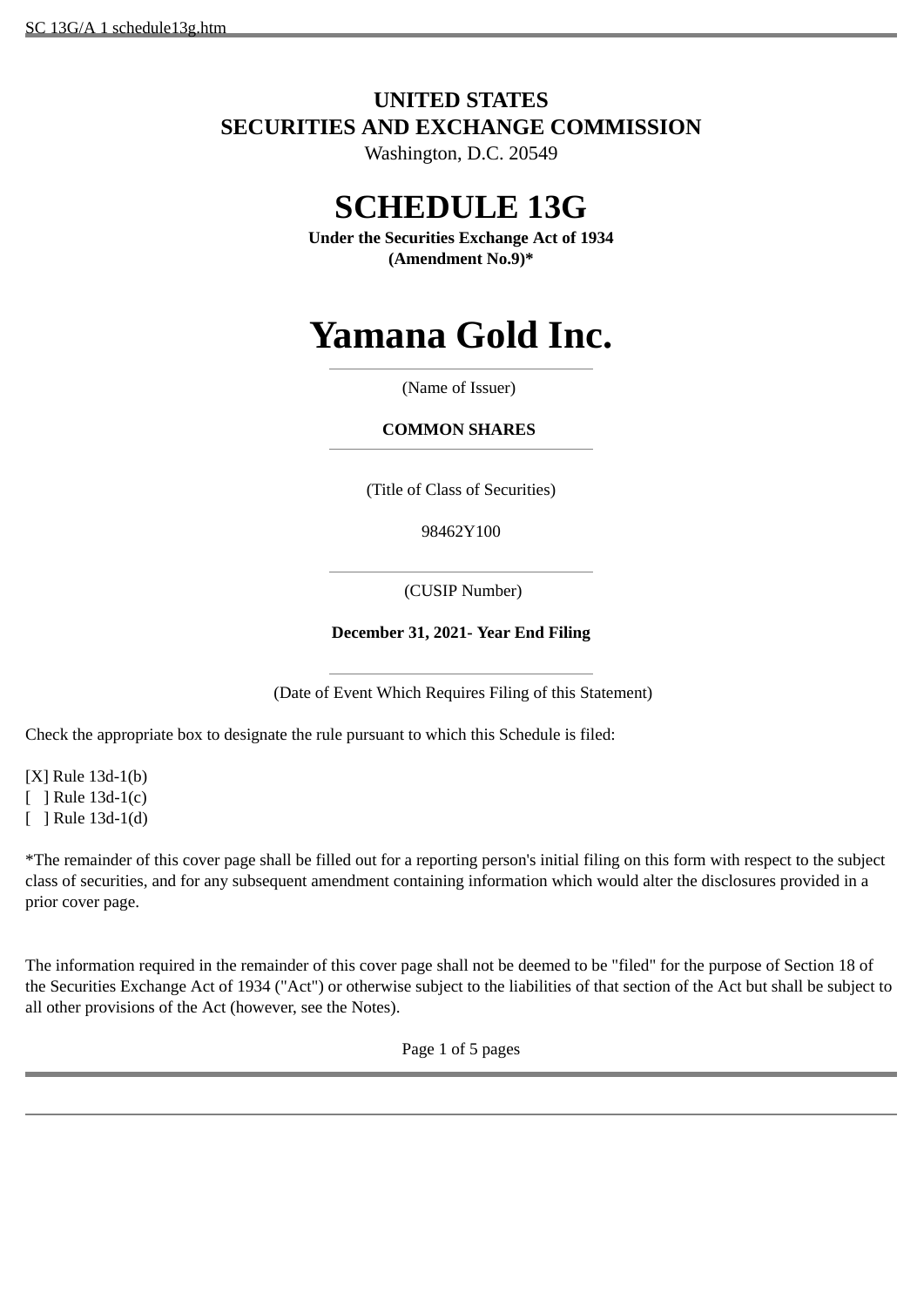| <b>CUSIP No.</b>           |                                                                                                                                                                                                                                                                        | 98462Y100 |                                       |                           |  |  |
|----------------------------|------------------------------------------------------------------------------------------------------------------------------------------------------------------------------------------------------------------------------------------------------------------------|-----------|---------------------------------------|---------------------------|--|--|
| 1.                         | Names of Reporting Persons<br>I.R.S. Identification Nos. of above persons (entities only)<br><b>Van Eck Associates Corporation</b><br>666 Third Ave. - 9th Floor, New York, New York 10017                                                                             |           |                                       |                           |  |  |
| 2.<br>(a)<br>(b)           | Check the Appropriate Box if a Member of a Group (See Instructions)<br>N/A                                                                                                                                                                                             |           |                                       |                           |  |  |
| 3                          | <b>SEC Use Only</b>                                                                                                                                                                                                                                                    |           |                                       |                           |  |  |
| 4.                         |                                                                                                                                                                                                                                                                        |           | Citizenship or Place of Organization: | <b>Delaware</b>           |  |  |
| Number of<br><b>Shares</b> |                                                                                                                                                                                                                                                                        | 5.        | <b>Sole Voting Power</b>              | 101,200,528 common shares |  |  |
| <b>Beneficially</b>        |                                                                                                                                                                                                                                                                        | 6.        | <b>Shared Voting Power</b>            | <b>None</b>               |  |  |
| Owned by<br>Each           |                                                                                                                                                                                                                                                                        | 7.        | Sole Dispositive Power                | 101,565,507 common shares |  |  |
| Reporting<br>Person With   |                                                                                                                                                                                                                                                                        | 8.        | <b>Shared Dispositive</b><br>Power    | <b>None</b>               |  |  |
| 9.                         | Aggregate Amount Beneficially Owned by Each Reporting Person 101,565,507 Common Shares are held within<br>mutual funds and other client accounts managed by Van Eck Associates Corporation, none of which<br>individually owns more than 5% of the outstanding shares. |           |                                       |                           |  |  |
| 10.                        | Check if the Aggregate Amount in Row (9) Excludes Certain Shares (See Instructions)<br>N/A                                                                                                                                                                             |           |                                       |                           |  |  |
| 11.                        | Percent of Class Represented by Amount in Row (9)<br>10.54%                                                                                                                                                                                                            |           |                                       |                           |  |  |
| 12.                        | Type of Reporting Person (See Instructions)<br>IA                                                                                                                                                                                                                      |           |                                       |                           |  |  |
|                            |                                                                                                                                                                                                                                                                        |           |                                       | Page 2 of 5 pages         |  |  |
|                            |                                                                                                                                                                                                                                                                        |           |                                       |                           |  |  |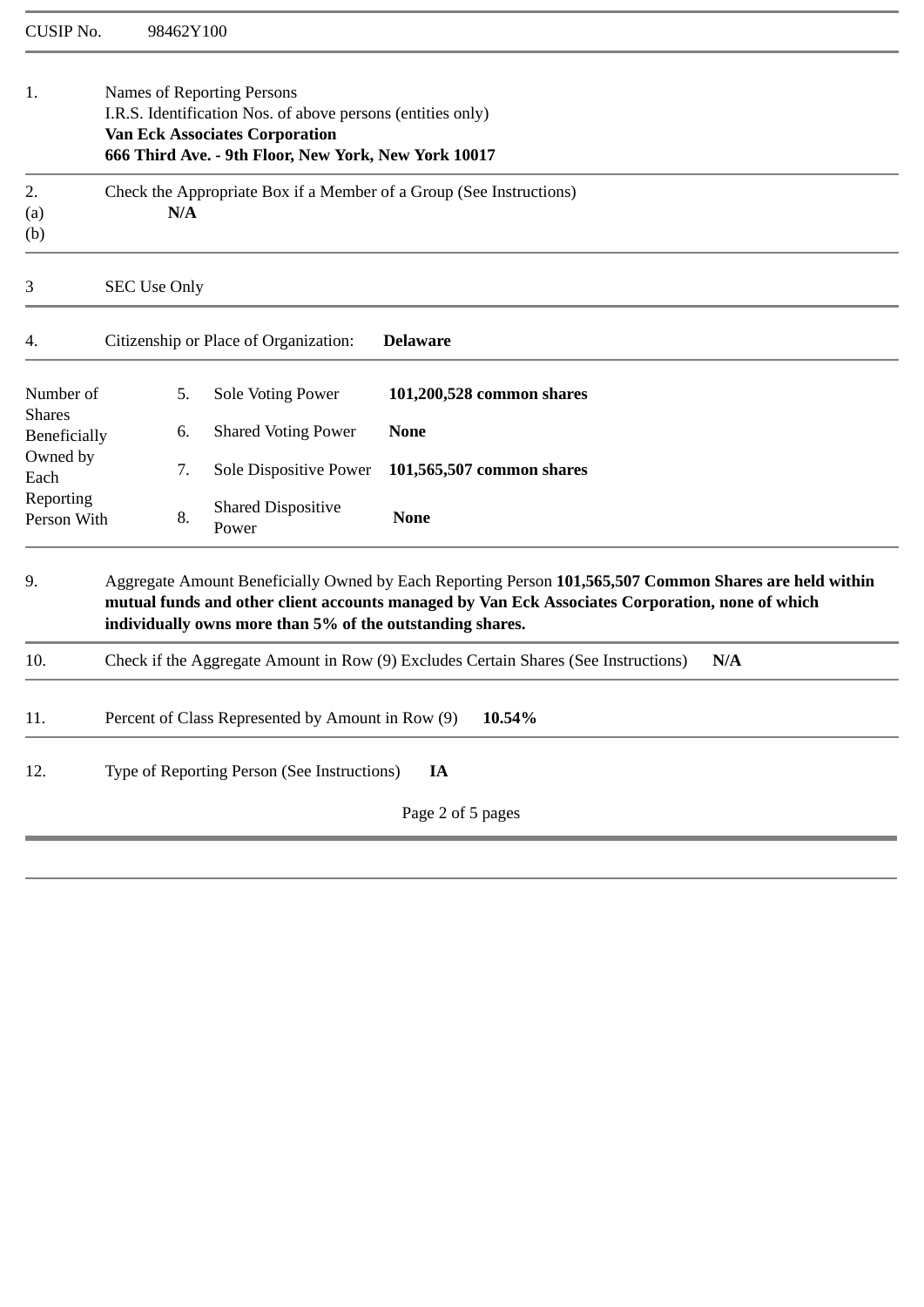| <b>Item 1.</b> (a) Name of Issuer |                  |
|-----------------------------------|------------------|
|                                   | Yamana Gold Inc. |

- **Item 1.** (b)Address of Issuer's Principal Executive Offices **Royal Bank Plaza, North Tower, 200 Bay Street, Suite 2200, Toronto, Ontario, Canada, M5J2J3**
- **Item 2.** (a) Name of Person Filing **Van Eck Associates Corporation**
- **Item 2.** (b)Address of Principal Business Office or, if none, Residence **666 Third Ave. - 9th Floor, New York, New York 10017**
- **Item 2.** (c) Citizenship or Place of Organization: **Delaware**
- **Item 2.** (d)Title of Class of Securities **Common Shares**
- **Item 2.** (e) CUSIP Number **Not Applicable**

#### **Item 3. If this statement is filed pursuant to Rule 13d-1(b) or 13d-2(b) or (c), check whether the person filing is a:**

- (a) [ ] Broker or dealer registered under section 15 of the Act (15 U.S.C. 78o).
- (b)  $\left[ \right]$  Bank as defined in section 3(a)(6) of the Act (15 U.S.C. 78c).
- (c)  $\lceil \cdot \rceil$  Insurance company as defined in section 3(a)(19) of the Act (15 U.S.C. 78c).
- (d) [ ] Investment company registered under section 8 of the Investment Company Act of 1940 (15 U.S.C 80a-8).
- (e)  $[X]$  An investment adviser in accordance with Rule 13d-1(b)(1)(ii)(E);
- (f)  $\left[ \begin{array}{cc} \end{array} \right]$  An employee benefit plan or endowment fund in accordance with Rule 13d-1(b)(1)(ii)(F);
- (g)  $\left[ \right]$  A parent holding company or control person in accordance with Rule 13d-1(b)(1)(ii)(G);
- (h) [ ] A savings associations as defined in Section 3(b) of the Federal Deposit Insurance Act (12 U.S.C. 1813);
- (i)  $\left[ \right]$  A church plan that is excluded from the definition of an investment company under section 3(c)(14) of the Investment Company Act of 1940 (15 U.S.C. 80a-3);
- (i)  $\left[ \begin{array}{cc} \end{array} \right]$  Group, in accordance with Rule 13d-1(b)(1)(ii)(J).

Page 3 of 5 pages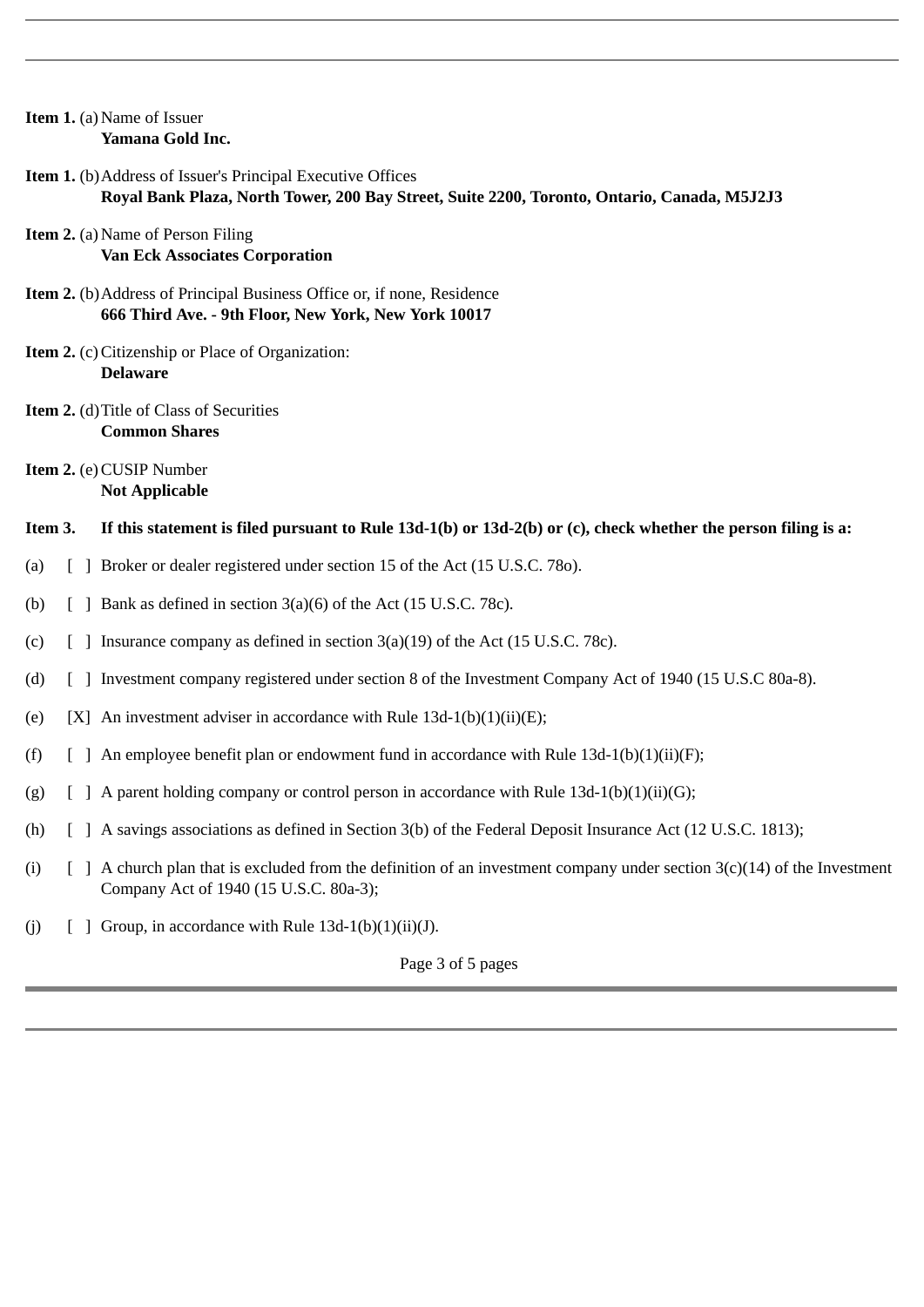#### **Item 4. Ownership.**

- (a) Amount beneficially owned: **101,565,507 Common Shares**
- (b) Percent of class: **10.54%**
- (c) Number of shares as to which the person has:
	- (i) Sole power to vote or to direct the vote **101,200,528 Common Shares**
	- (ii) Shared power to vote or to direct the vote **None**
	- (iii) Sole power to dispose or to direct the disposition of **101,565,507 Common Shares**
	- (iv) Shared power to dispose or to direct the disposition of **None**

#### **Item 5. Ownership of Five Percent or Less of a Class**

If this statement is being filed to report the fact that as of the date hereof the reporting person has ceased to be the beneficial owner of more than five percent of the class of securities, check the following:  $\lceil$   $\rceil$ 

- **Item 6. Ownership of More than Five Percent on Behalf of Another Person.** Not applicable.
- **Item 7. Identification and Classification of the Subsidiary Which Acquired the Security Being Reported on By the Parent Holding Company** Not applicable.
- **Item 8. Identification and Classification of Members of the Group** Not applicable.
- **Item 9. Notice of Dissolution of Group** Not applicable.

#### **Item 10. Certification**

By signing below I certify that, to the best of my knowledge and belief, the securities referred to above were not acquired and are not held for the purpose of or with the effect of changing or influencing the control of the issuer of the securities and were not acquired and are not held in connection with or as a participant in any transaction having that purpose or effect.

Page 4 of 5 pages